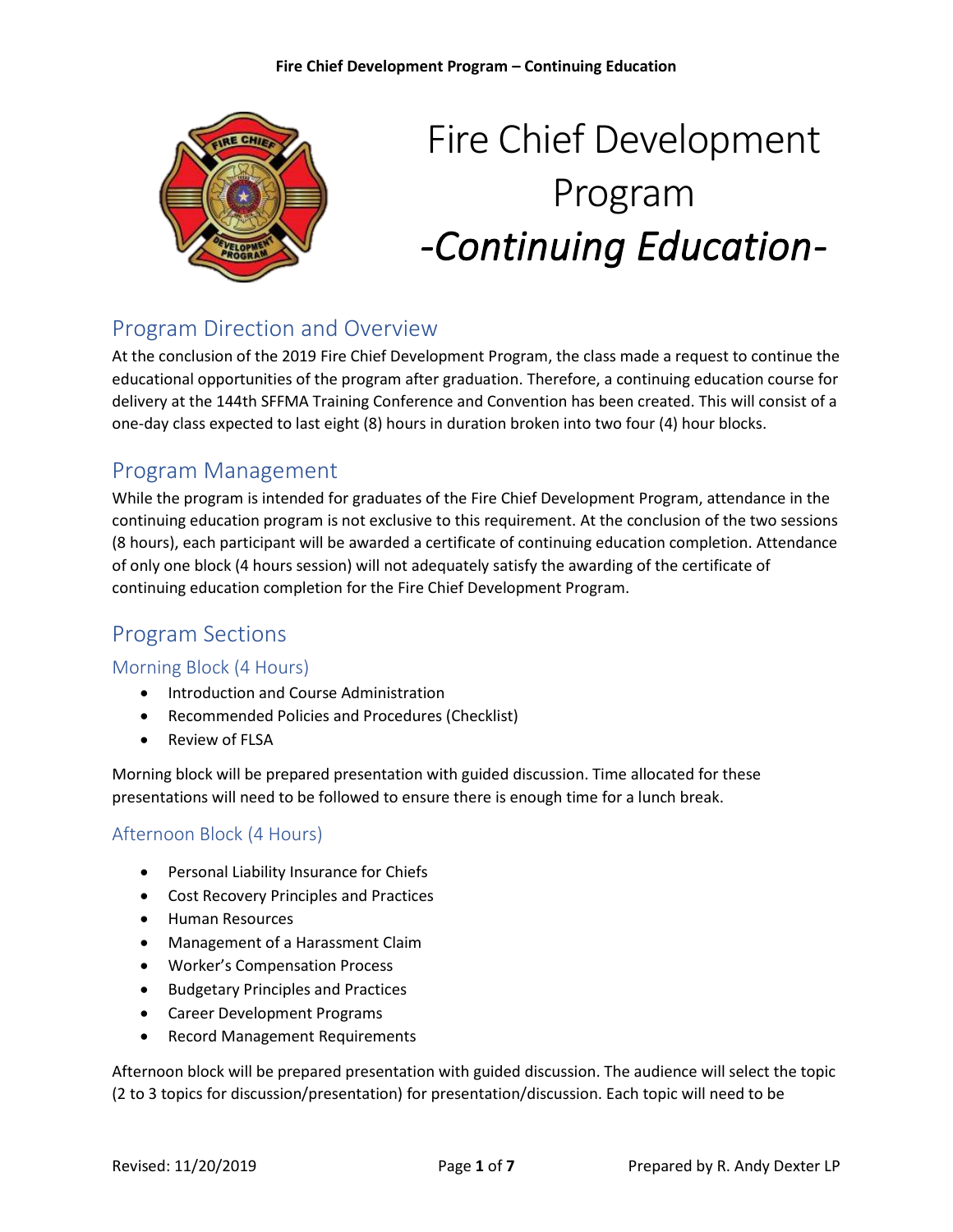prepared ahead of time as the students in the course will drive the afternoon program. Time allocated for these presentations will depend on the needs/discussion from the students in attendance. This block will cover the most pressing topic first and will proceed to the next until the available time is exhausted. It is possible that only one topic will be discussed in the afternoon block.

## SFFMA and NFPA Objectives

The following are the SFFMA / NFPA Objectives which should be covered in each topic of instruction.

## Recommended Policies and Procedures (Checklist)

- O1-02.07 Trainee shall apply human resource policies and procedures, given an administrative situation requiring action, so that policies and procedures are followed.
- O1-02.08 Trainee should be able to deal with administrative procedures that might include transfers, promotions, compensation/member benefits, sick leave, vacation, requests for pay or benefits while acting in a temporary position, change in member benefits, commendations, disciplinary actions, and grievances.
- O2‐02.02 Trainee shall have knowledge of the following:
	- A. Human resource evaluation policies and procedures in reference to;
		- 1. Federal (e.g. Americans with Disabilities Act)
		- 2. State (e.g. Local Government Code)
		- 3. Local/AHJ (e.g. city policies)
		- 4. Departmental (e.g. departmental policies)
- O2‐04.03 Trainee shall be knowledgeable of the following:
	- A. Policies and procedures
		- 1. Develop policies/procedures
		- 2. Train members
		- 3. Implement policies/procedures
		- 4. Evaluate/revise policies/procedures
	- B. Problem identification
		- 1. Be attentive
		- 2. Ask questions
		- 3. Encourage subordinates to report problems

## Review of Fair Labor and Standards Act (FLSA)

- O2‐02.02 Trainee shall have knowledge of the following:
	- A. Human resource evaluation policies and procedures in reference to;
		- 1. Federal (e.g. Americans with Disabilities Act)
		- 2. State (e.g. Local Government Code)
		- 3. Local/AHJ (e.g. city policies)
		- 4. Departmental (e.g. departmental policies)
- O2‐02.04 Trainee shall be knowledgeable of the following:
	- A. Human resource evaluation policies and procedures in reference to;
		- 1. Federal (e.g. Fair Labor Standards Act)
		- 2. State (e.g. Local Government Code)
		- 3. Local/ AHJ (e.g. city policies)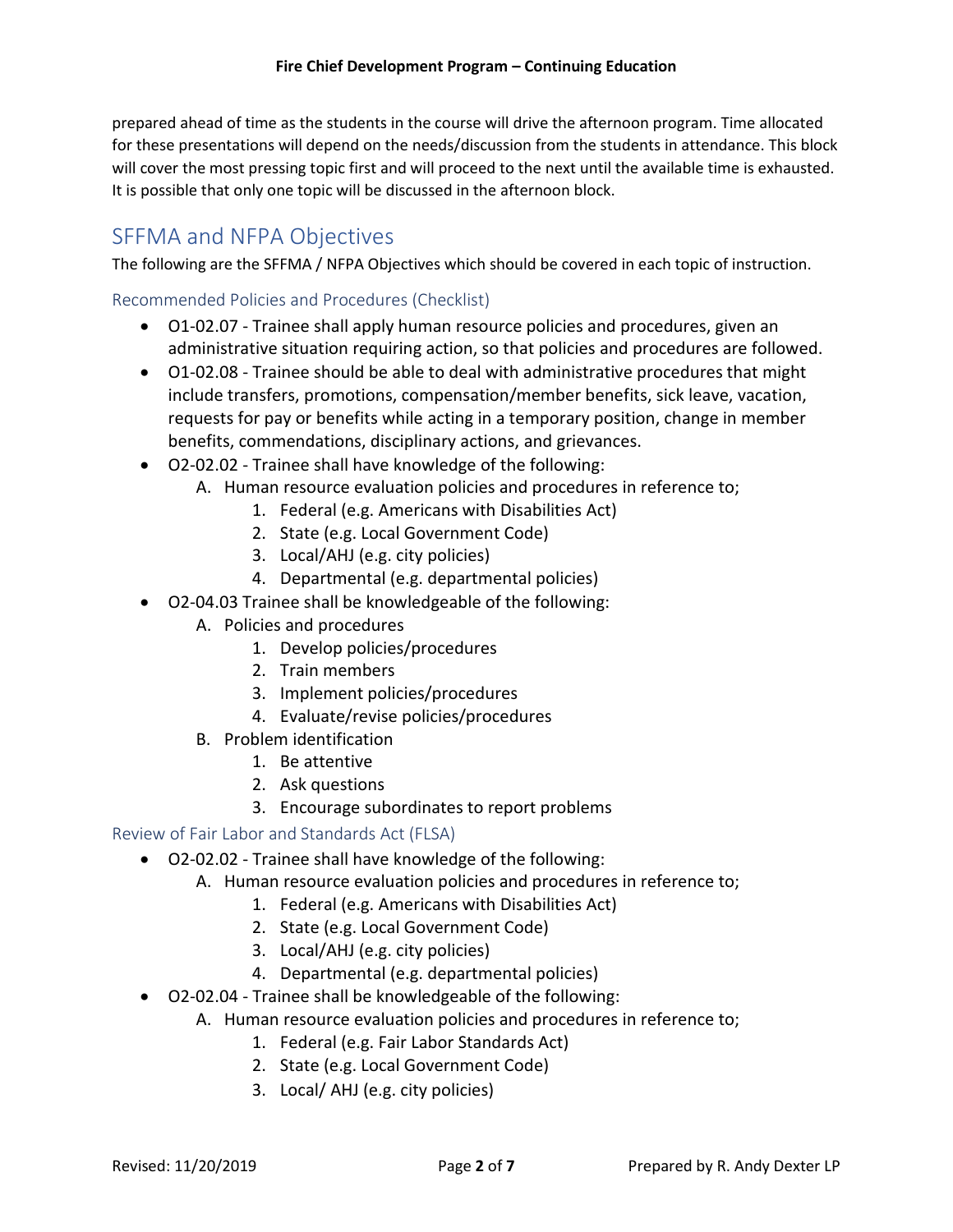4. Departmental (e.g. departmental policies)

Personal Liability Insurance for Chiefs

• O4-07.01 - Trainee shall maintain, develop, and provide leadership for a risk management program, given specific data, so that injuries and property damage accidents are reduced utilizing risk management concepts, retirement qualifications, occupational hazards analysis, and dis‐ ability procedures, regulations, and laws. NFPA 1021 7.7.1

Cost Recovery Principles and Practices

- O1-04.06 Trainee shall be knowledgeable of policies and procedures and the revenue sources and budget process.
	- A. Policies and procedures
		- 1. AHJ
	- B. Revenue sources
		- 1. Operating Budget (e.g. program, line item)
	- C. Budget process
		- 1. AHJ
- O3-04.02 Trainee shall develop a budget management system, given fiscal and financial policies, so that the division or department stays within the budgetary authority identifying revenue to date, anticipated revenue, expenditures to date, encumbered amounts, and anticipated expenditures. NFPA 1021 6.4.2

#### Human Resources

- O1‐02.06 Trainee shall recommend action for member‐related problems, given a member with a situation requiring assistance and the member assistance policies and procedures, so that the situation is identified and the actions taken are within the established policies and procedures. Trainee shall have the knowledge to be able to recognize the following:
	- A. The signs and symptoms of member‐related problems
		- 1. Substance abuse
		- 2. Health problems
			- a. Mental
			- b. Physical
		- 3. Financial problems
		- 4. Personal/family problems
		- 5. Behavioral problems
	- B. Causes of stress in emergency services personnel
		- 1. Environmental
			- a. Weather
			- b. Workplace conditions/expectations
			- c. Emergency scenes
		- 2. Physiological
			- a. Interrupted meals/sleep
			- b. Shift work
			- c. Constant heightened sense of awareness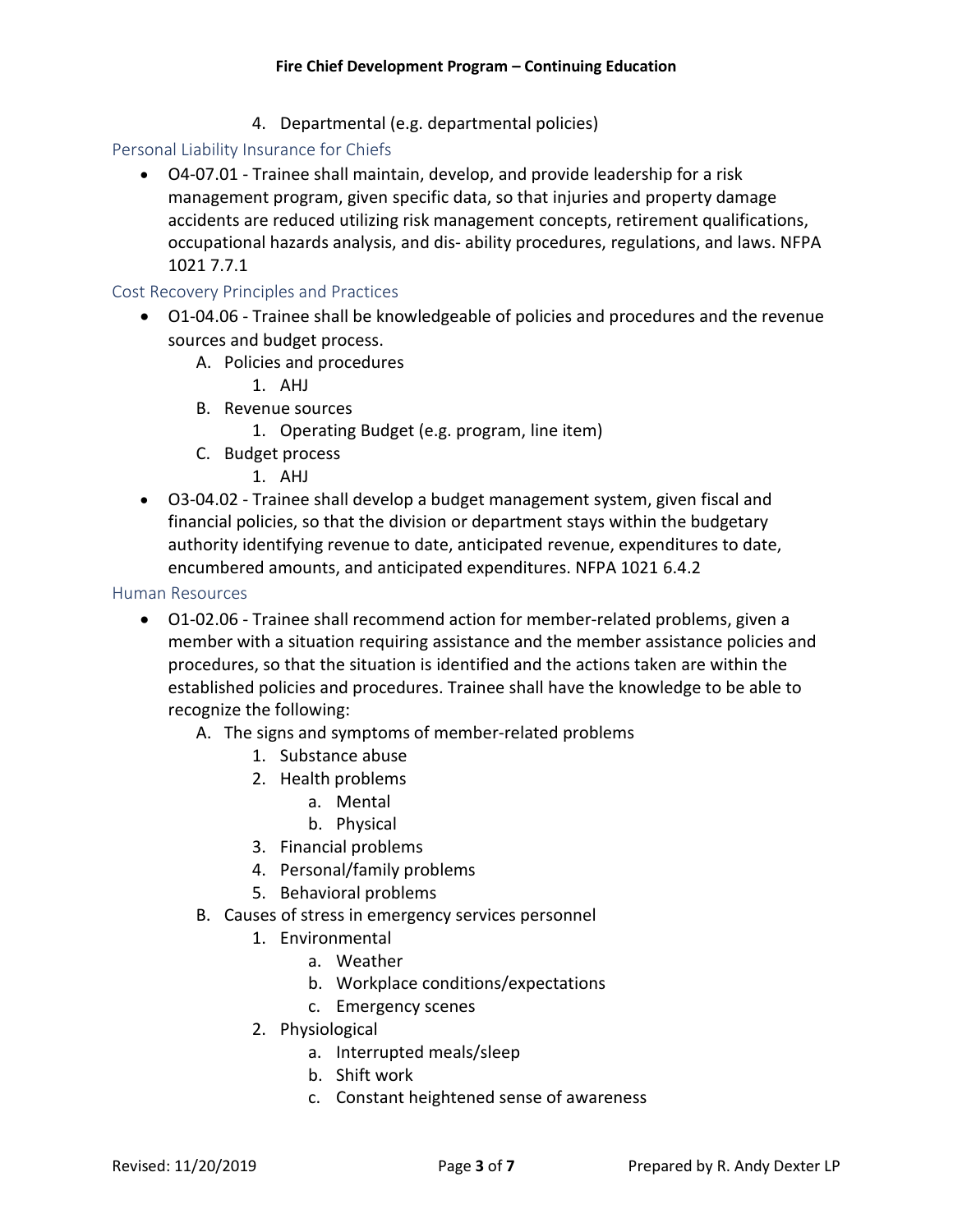- 3. Psychological
	- a. Multiple casualty incidents
	- b. Gruesome injuries
	- c. Co‐worker injuries or deaths
	- d. Injuries or deaths involving children
- 4. Cultural
	- a. Age
	- b. Gender
	- c. Ethnicity
	- d. Religion
- 5. Personal
	- a. Financial
	- b. Issues outside of work
- C. Adverse effects of stress on the performance of emergency service personnel
	- 1. Failure to meet job performance requirements
	- 2. Injuries/illnesses
	- 3. Death
- O1-02.09 Trainee shall have the knowledgeable of human resource policies and procedures
	- A. Federal laws
	- B. State laws
	- C. Local AHJ (e.g. Employee Assistance Program)
	- D. Departmental (e.g. Wellness/fitness program)
- O2‐02.02 Trainee shall have knowledge of the following:
	- A. Human resource evaluation policies and procedures in reference to;
		- 1. Federal (e.g. Americans with Disabilities Act)
		- 2. State (e.g. Local Government Code)
		- 3. Local/AHJ (e.g. city policies)
		- 4. Departmental (e.g. departmental policies)

## Management of a Harassment Claim

- O1‐02.06 Trainee shall recommend action for member‐related problems, given a member with a situation requiring assistance and the member assistance policies and procedures, so that the situation is identified and the actions taken are within the established policies and procedures. Trainee shall have the knowledge to be able to recognize the following:
	- A. The signs and symptoms of member‐related problems
		- 1. Substance abuse
		- 2. Health problems
			- a. Mental
			- b. Physical
		- 3. Financial problems
		- 4. Personal/family problems
		- 5. Behavioral problems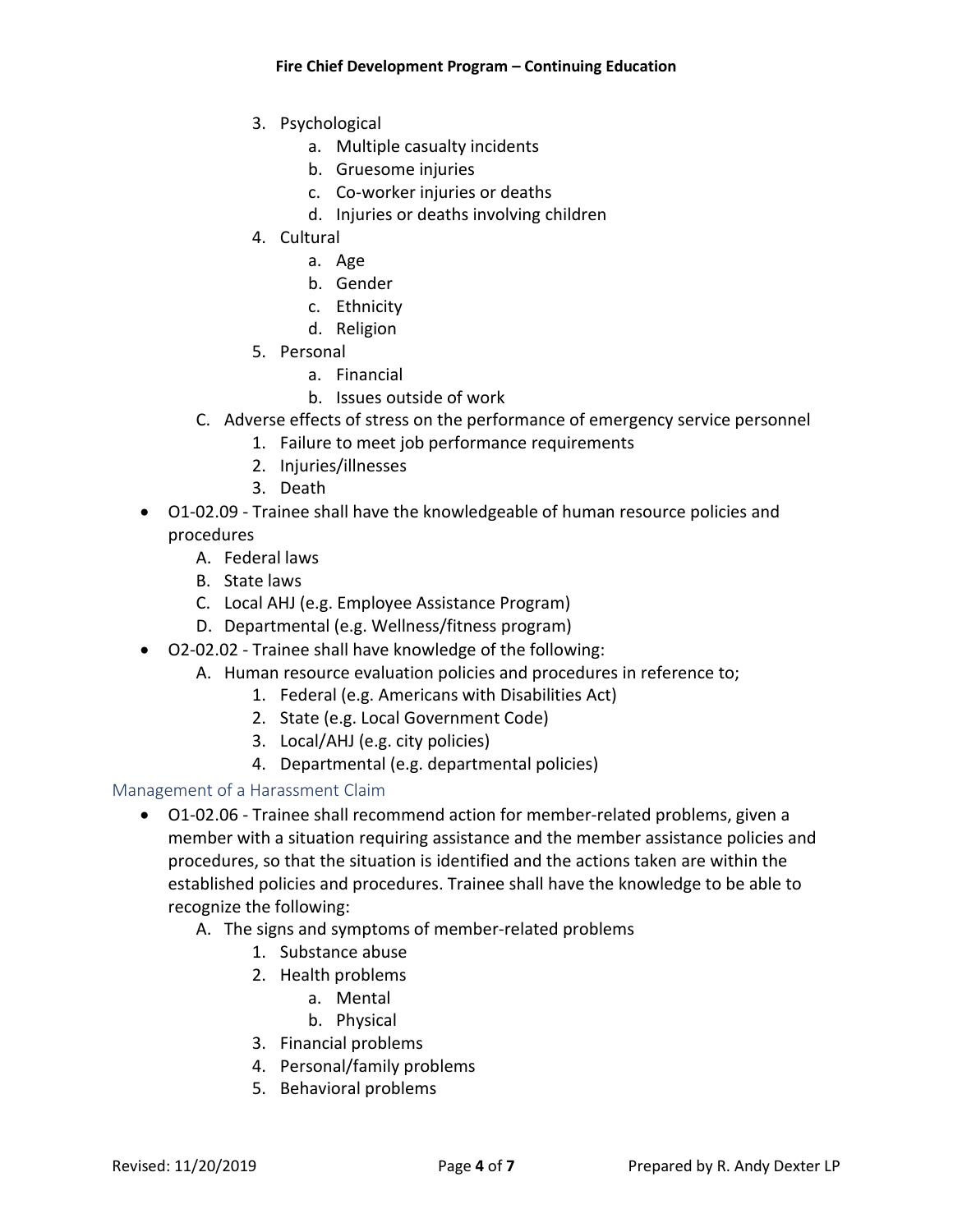- B. Causes of stress in emergency services personnel
	- 1. Environmental
		- a. Weather
		- b. Workplace conditions/expectations
		- c. Emergency scenes
	- 2. Physiological
		- a. Interrupted meals/sleep
		- b. Shift work
		- c. Constant heightened sense of awareness
	- 3. Psychological
		- a. Multiple casualty incidents
		- b. Gruesome injuries
		- c. Co‐worker injuries or deaths
		- d. Injuries or deaths involving children
	- 4. Cultural
		- a. Age
		- b. Gender
		- c. Ethnicity
		- d. Religion
	- 5. Personal
		- a. Financial
		- b. Issues outside of work
- C. Adverse effects of stress on the performance of emergency service personnel
	- 1. Failure to meet job performance requirements
	- 2. Injuries/illnesses
	- 3. Death
- O1-02.09 Trainee shall have the knowledgeable of human resource policies and procedures
	- A. Federal laws
	- B. State laws
	- C. Local AHJ (e.g. Employee Assistance Program)
	- D. Departmental (e.g. Wellness/fitness program)
- O2‐02.02 Trainee shall have knowledge of the following:
	- A. Human resource evaluation policies and procedures in reference to;
		- 1. Federal (e.g. Americans with Disabilities Act)
		- 2. State (e.g. Local Government Code)
		- 3. Local/AHJ (e.g. city policies)
		- 4. Departmental (e.g. departmental policies)

#### Worker's Compensation Process

• O1‐02.06 - Trainee shall recommend action for member‐related problems, given a member with a situation requiring assistance and the member assistance policies and procedures, so that the situation is identified and the actions taken are within the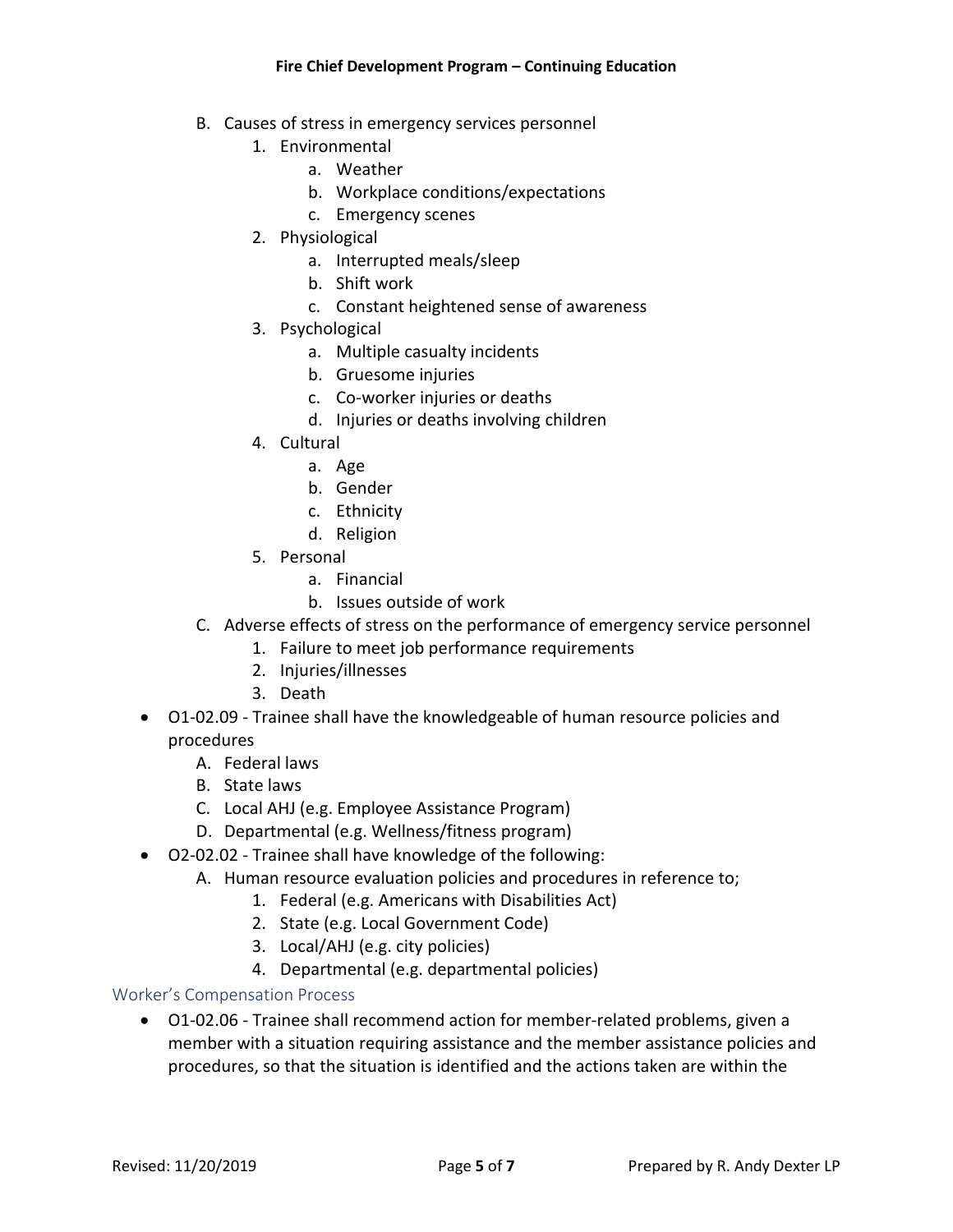established policies and procedures. Trainee shall have the knowledge to be able to recognize the following:

- A. The signs and symptoms of member‐related problems
	- 1. Substance abuse
	- 2. Health problems
		- a. Mental
		- b. Physical
	- 3. Financial problems
	- 4. Personal/family problems
	- 5. Behavioral problems
- B. Causes of stress in emergency services personnel
	- 1. Environmental
		- a. Weather
		- b. Workplace conditions/expectations
		- c. Emergency scenes
	- 2. Physiological
		- a. Interrupted meals/sleep
		- b. Shift work
		- c. Constant heightened sense of awareness
	- 3. Psychological
		- a. Multiple casualty incidents
		- b. Gruesome injuries
		- c. Co‐worker injuries or deaths
		- d. Injuries or deaths involving children
	- 4. Cultural
		- a. Age
		- b. Gender
		- c. Ethnicity
		- d. Religion
	- 5. Personal
		- a. Financial
		- b. Issues outside of work
- C. Adverse effects of stress on the performance of emergency service personnel
	- 1. Failure to meet job performance requirements
	- 2. Injuries/illnesses
	- 3. Death
- O1‐02.09 Trainee shall have the knowledgeable of human resource policies and procedures
	- A. Federal laws
	- B. State laws
	- C. Local AHJ (e.g. Employee Assistance Program)
	- D. Departmental (e.g. Wellness/fitness program)
- O2‐02.02 Trainee shall have knowledge of the following:
	- A. Human resource evaluation policies and procedures in reference to;